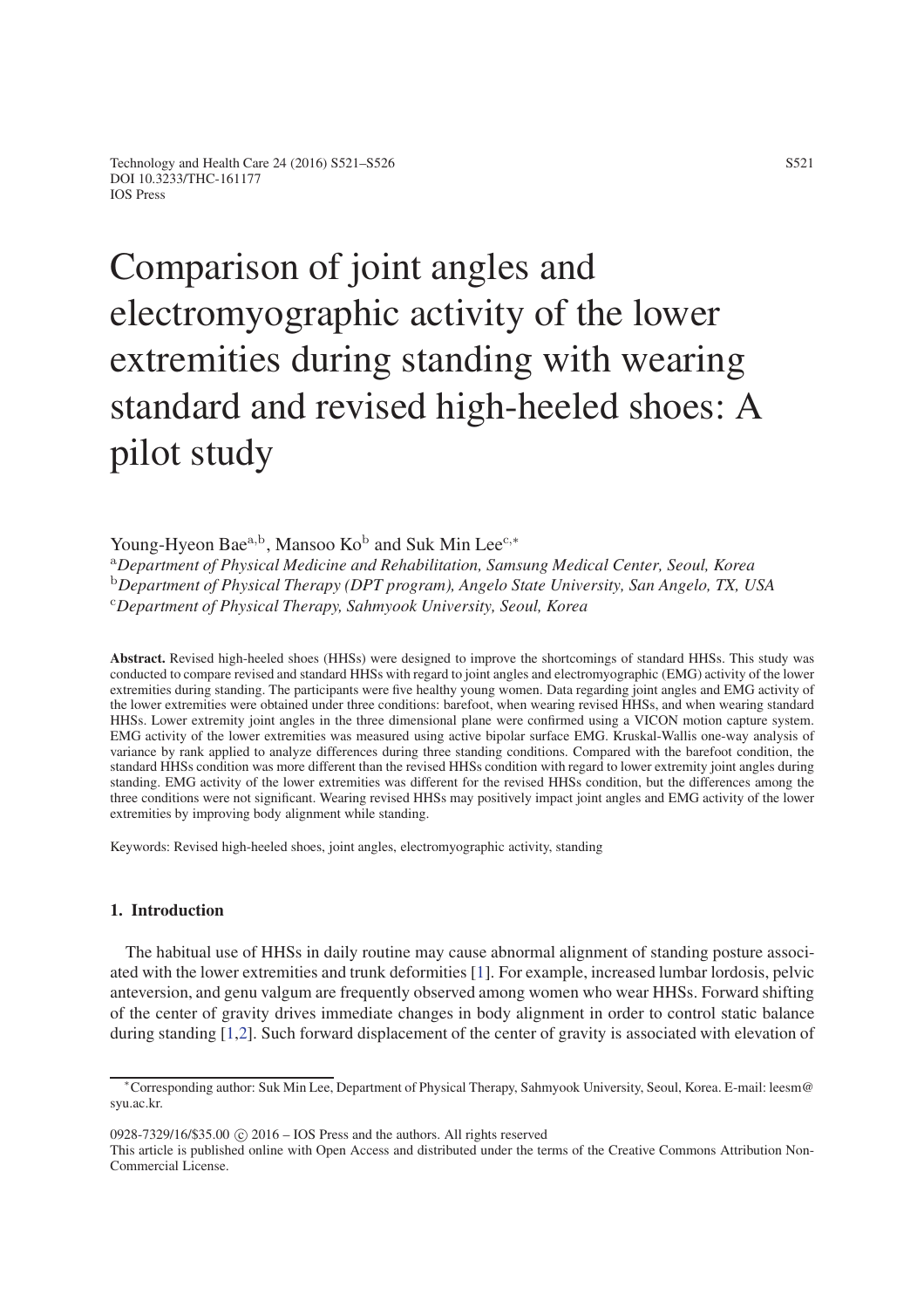

Fig. 1. High heeled shoes (HHSs) design (a) standard HHSs, and (b) revised HHSs.

the heel bone when wearing HHSs during upright standing [\[1\]](#page-4-0). Consequential overload on the forefoot frequently contributes to forefoot deformities, which may lead to postural instability [\[2\]](#page-5-0).

Depending on the frequency of wearing standard HHSs, the location of the center of gravity may be shifted forward, resulting in temporary or permanent changes in body posture [\[3\]](#page-5-1). In order to stabilize body posture while standing, compensatory changes to drive effective motor response include increasing anterior pelvic tilt and/or changing the joint angles of the lower extremities [\[4\]](#page-5-2). Although excessive load on the forefoot and joint positioning of the lower extremities could return to normal without wearing HHSs, habitual wearing of HHSs may fixate abnormal postural alignment with shortened calf muscles and a tight Achilles tendon [\[3\]](#page-5-1). In addition, tibialis anterior (TA), quadriceps, and gastrocnemius muscles demonstrate increased electromyographic (EMG) activity with raised heel height, there were potentially contributed to instability of ankle joint [\[5–](#page-5-3)[7\]](#page-5-4).

Revised HHSs were designed for improve the faults of standard HHSs. There were try to drive a more effectively normal standing posture than standard HHSs through provides shock absorption of fore foot and backward decline of the wedge angle. Preliminary data have demonstrated that revised HHSs produce a 10% increase in body weight on the rear foot and a 10% decrease in body weight on the forefoot while standing [\[5\]](#page-5-3). In addition, revised HHSs are preferable to standard HHSs because there are result of normal improvement of foot pressure and a positive point of static balance [\[5\]](#page-5-3). Therefore, it would seem logical that the backward weight shift associated with revised HHSs may influence the joint angles and EMG activity of the lower extremities to maintain body posture. Accordingly, the investigated of compare revised and standard HHSs with regard to joint angles and EMG activity of the lower extremities during standing in adult women.

# 2. Methods

# *2.1. Subjects and procedure*

Five healthy young women (mean:  $21.3 \pm 1.5$  years,  $164.3 \pm 2.4$  cm,  $54.8 \pm 2.1$  kg) were examined under 3 conditions in a randomized order: (1) barefoot, (2) while wearing 7 cm standard HHSs with, and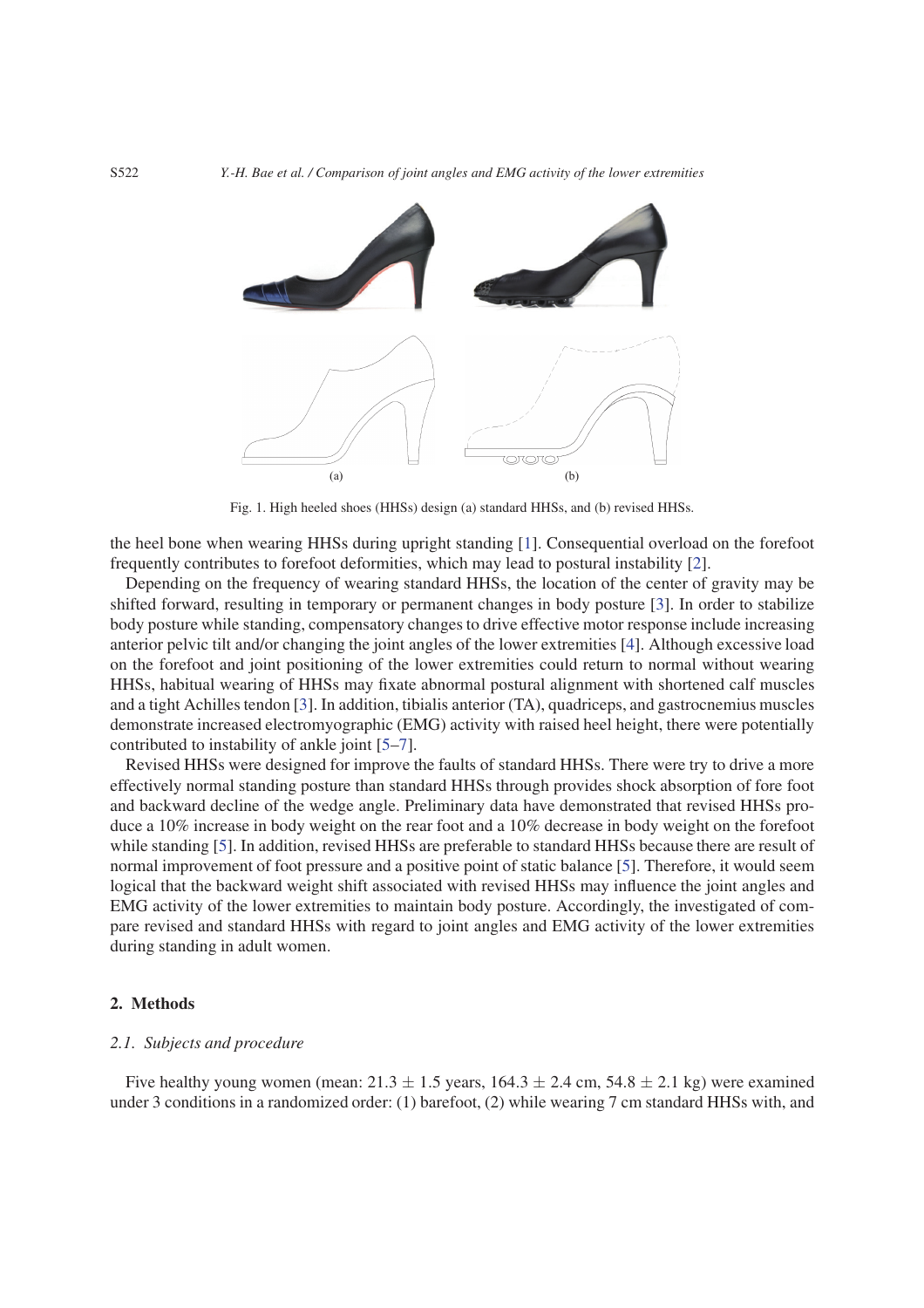(3) while wearing 7 cm revised HHSs (Fig. 1). All data were compared across the 3 study conditions, with a 1-day interval between conditions. Exclusion criteria were presence or history of neurologic or musculoskeletal disease. Women who were pregnant or had any psychological problem were also excluded. All subjects provided informed consent as required through the Institutional Review Board at Angelo State University.

#### *2.2. Measurement*

All measurements were obtained applying a VICON motion capture system (VICON, Oxford, UK). All standard HHSs were made by the same manufacturer to ensure the same foot pressure points. The revised HHSs were specifically designed implementing excellent shock absorption and backward decline of the wedge angle. Subjects became familiar with the test shoes. Subjects were permitted to wear shoes and walk around prior to conducting the standing balance test. Participants were requested to wear comfortable HHSs in the right size, which did not interrupt their natural walking pattern. Subjects stood in a natural posture, with their feet located with respect to sustain a  $30^\circ$  angle between the right and left first toes with their arms relaxed alongside their body [\[8](#page-5-5)[,9\]](#page-5-6). Participants remained standing for ten seconds without support, then rested for five seconds. This trial was repeated three times [\[3\]](#page-5-1).

The following lower extremity joint angles were measured at a standing posture: joint angles of hip, knee, pelvic, and ankle at the sagittal (x-axis), frontal (z-axis), and transverse (y-axis) planes.

EMG activity of the lower extremities was evaluated using active bipolar surface EMG (Biometrics, Ladysmith, VA). Electrodes were placed over the peroneus longus (PL), tibalis anterior (TA), rectus femoris (RF), vastus lateralis (VLO), vastus medialis (VMO), medial gastrocnemius (MGCM), lateral gastrocnemius (LGCM), and soleus (SOL) muscles. EMG data were sampled at 1 kHz, then rectified and filtered for all muscles recorded. EMG activity of the TA, PL, VMO, VLO, RF, MGCM, LGCM, and SOL muscles during standing were analyzed separately. The root mean square values were calculated for all three standing conditions [\[3](#page-5-1)[,6](#page-5-7)[,7\]](#page-5-4).

#### *2.3. Analysis*

With respect to joint angles and EMG activity of the lower extremities, Kruskal-Wallis 1-way analysis of variance by rank was conducted to analyze differences among the three standing conditions. Significance of statistical was put up at *p <* 0.05. All calculations were conducted applying SPSS version 21 (IBM Corporation, Armonk, NY, USA).

# 3. Results

Significant differences in joint angles were detected across all three standing conditions (Table 1). First, with respect to joint angles in the sagittal plane, both HHSs conditions had significantly greater plantar flexion and anterior pelvic tilt compared with the barefoot condition (*p <* 0.05). But, no significant differences were detected between both HHSs conditions. In the transverse plane, compete with the barefoot condition, the standard HHSs condition had significantly greater adduction (*p <* 0.05). However, there were no significant differences between both HHSs conditions. Lastly, in the frontal plane, both the standard and revised HHSs conditions had significantly greater internal rotation compared with the barefoot condition ( $p < 0.05$ ). But, no significant differences were detected between both HHSs conditions.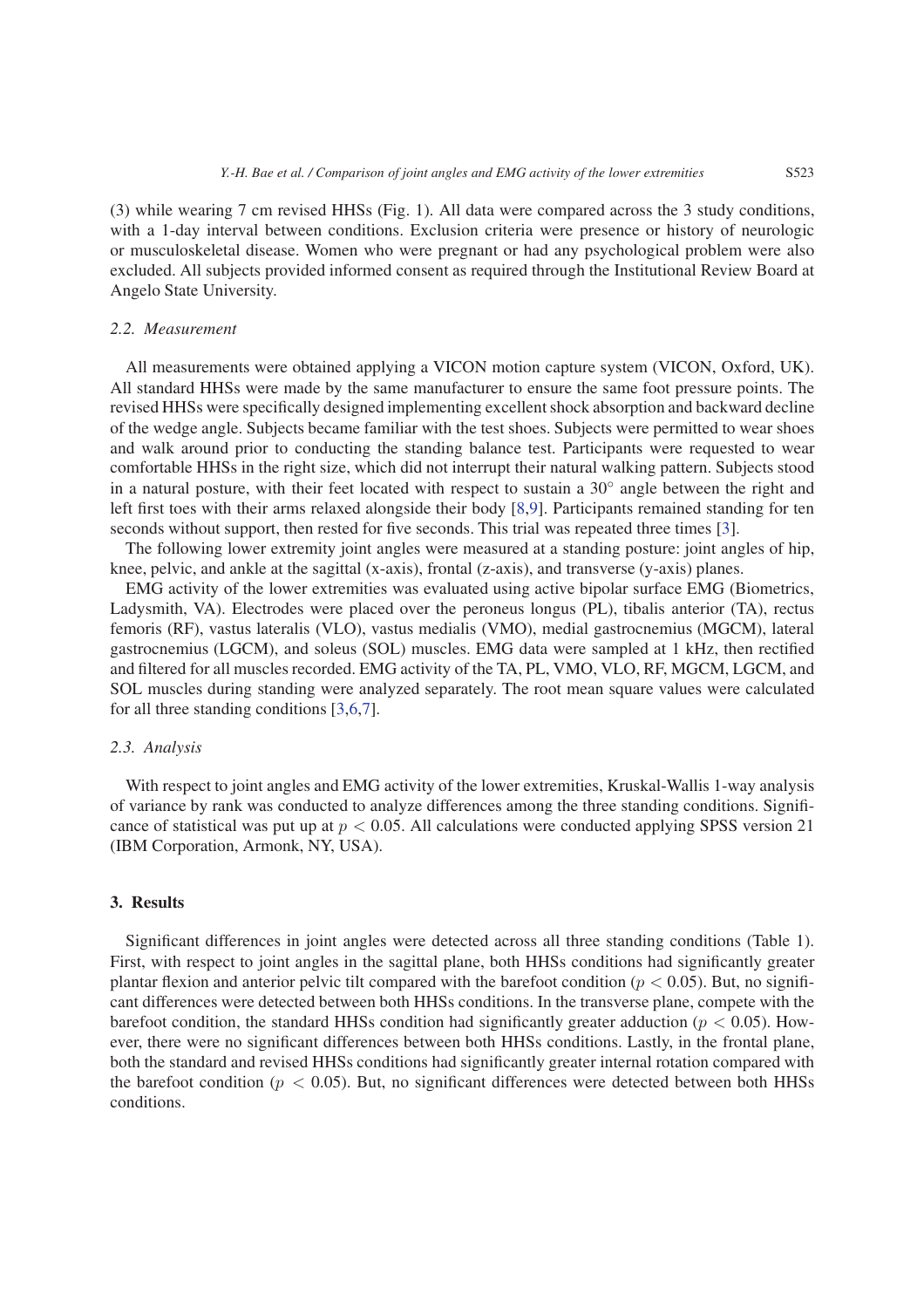| Variable         |                      | Bare foot         | <b>Standard HHSs</b> | <b>Revised HHSs</b>             |
|------------------|----------------------|-------------------|----------------------|---------------------------------|
| Sagittal plane   | Ankle joint (angle)  | $-172.42 + 0.21$  | $-134.35 \pm 0.20^*$ | $-147.49 \pm 0.31***$           |
|                  | Hip joint (angle)    | $-10.28 \pm 1.65$ | $-8.45 \pm 0.10^*$   | $-8.88 \pm 0.59$ **             |
|                  | Pelvic joint (angle) | $-6.38 \pm 0.95$  | $-4.40 \pm 0.58^*$   | $-5.44 \pm 0.25$ **             |
|                  | Knee joint (angle)   | $14.75 \pm 0.31$  | $15.93 + 0.15^*$     | $15.39 \pm 0.35***$             |
| Transverse plane | Ankle joint (angle)  | $-1.02 \pm 0.15$  | $1.41 \pm 0.10^*$    | $1.09 \pm 0.58$                 |
|                  | Hip joint (angle)    | $-15.37 \pm 0.20$ | $-12.61 \pm 0.15^*$  | $-15.80 \pm 0.57$               |
|                  | Pelvic joint (angle) | $-3.69 \pm 0.15$  | $-1.75 \pm 0.20^*$   | $-2.45 \pm 0.56$                |
|                  | Knee joint (angle)   | $6.78 \pm 0.20$   | $3.42 \pm 0.10^*$    | $6.31 \pm 0.30$                 |
| Frontal plane    | Ankle joint (angle)  | $-7.01 \pm 0.93$  | $6.33 \pm 0.26^*$    | $5.92 \pm 0.58***$              |
|                  | Hip joint (angle)    | $-62.59 \pm 0.29$ | $-61.25 \pm 0.25^*$  | $-62.17 \pm 0.20$ <sup>**</sup> |
|                  | Pelvic joint (angle) | $1.49 \pm 0.66$   | $4.79 \pm 0.47^*$    | $2.53 \pm 1.58$ <sup>**</sup>   |
|                  | Knee joint (angle)   | $59.67 \pm 1.97$  | $66.22 \pm 0.20^*$   | $62.12 \pm 0.35$ **             |

Table 1 Comparison between the three conditions (barefoot, standard HHSs, revised HHSs)

HHSs: High heeled shoes, <sup>∗</sup>Significant difference between the standard HHS and bare foot (*P <* 0.05), ∗∗Significant difference between the revised HHS and bare foot (*P <* 0.05).



Fig. 2. Comparison of EMG activity between the 3 conditions. High-heeled shoes (HHS), Tibialis anterior(TA), Peroneous loguns (PL), Vastus lateralis (VLO), Vastus medialis (VMO), Rectus femoris (RF), Medial gatrocnemius (MGCM), Lateral gastrocnemius (LGCM), Soleus (SOL) muscles.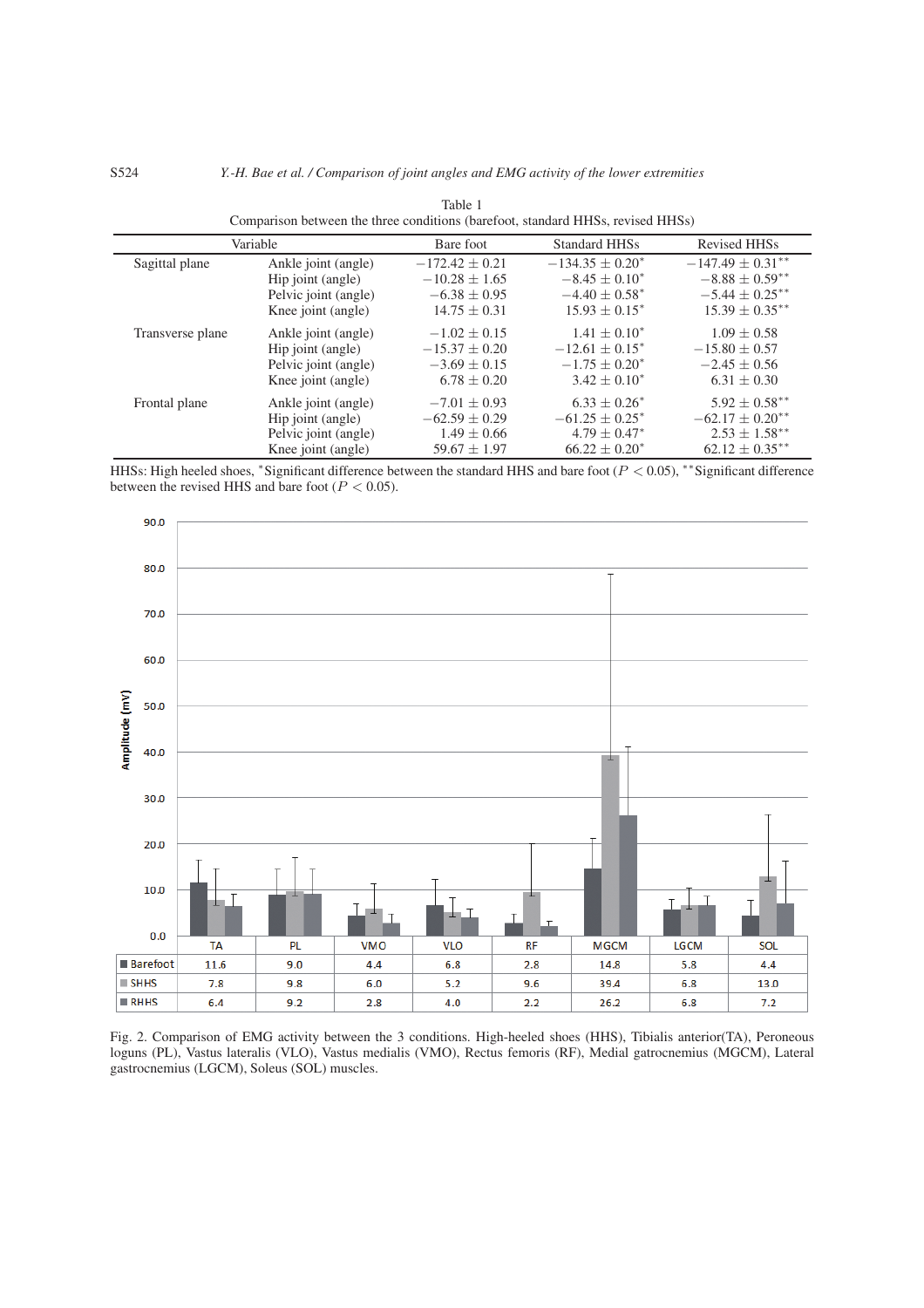The normalized EMG activity data collected during standing are summarized in Fig. 2. The PL, VMO, RF, MGCM, LGCM and SOL EMG activities were highest for the SHHS condition than for other conditions. And the TA and VLO were lowest for the RHHS condition than for other than conditions. But all EMG activities were not significant difference between the 3 conditions.

#### 4. Discussion

This study investigated the effect of revised HHSs, which implement tunnel shock absorption to achieve better body alignment and enhance body posture. It should be noted that most of the participants commented that the revised HHSs successfully supported the arch of the foot, compared with the standard HHSs, while standing. Preliminary data of 15 healthy adult women have shown that revised HHSs produce a 10% weight shift to the rear foot compared with standard HHSs [\[5\]](#page-5-3). In addition, revised HHSs are preferable to standard HHSs because they result of normal improvement of foot pressure and a positive point of static balance [\[5\]](#page-5-3). Because revised HHSs provide rearward decline of the wedge angle and thicker forefoot cushioning, we believe that the joint angles of the lower extremities can be repositioned in response to significant weight distribution on the rear foot while standing.

Standing with wearing standard HHSs causes weight shift of forward, with a significant increase in plantar pressure on the forefoot than on the rear foot [\[1\]](#page-4-0). In general, habitual wearing of standard HHSs got to produce ankle plantar flexion, while the knee has been shown to be more flexed with increased heel height [\[7,](#page-5-4)[10,](#page-5-8)[11\]](#page-5-9). Activity of the TA, quadriceps, and gastrocnemius muscles also increases with raised heel height, there were potentially contributed to instability of ankle joint [\[5–](#page-5-3)[7,](#page-5-4)[10\]](#page-5-8).

A previous study indicated that revised HHSs cause significantly increasing of back foot pressure and decreasing of forefoot pressure than standard HHSs. And, revised HHSs got to more effectively normal standing posture and positive point of static balance by provides shock absorption of fore foot and backward decline of the wedge angle [\[5\]](#page-5-3).

Although there were no significant differences between the revised and standard HHSs conditions in this pilot study, the lower extremity joint angles while wearing the revised HHSs were closer to normal. Revised HHSs tend to normalize static balance during standing by preventing motor actions such as increased or decreased flexion, adduction, or internal rotation of the pelvis, knee, hip, or ankle joints [\[1](#page-4-0)[,2\]](#page-5-0). Therefore, wearing revised HHSs may positively influence stability of the joint angles and EMG activity of the lower extremities by improving body alignment while standing.

Because this pilot study used a small sample size and a cross-sectional design, one outlier may narrow or broaden the effect size, which could negatively influence any statistical significance (type II error). This study have a little limitation which the effects observed for the improvement of revised HHSs condition were not according on a measurement methods of sufficient.

#### Acknowledgement

This study was supported by Sahmyook University.

# References

<span id="page-4-0"></span>[1] A.M. Silva AM, G.R. de Siqueira and G.A. da Silva, Implications of high-heeled shoes on body posture of adolescents, Rev Paul Pediatr 31 (2013), 265-271.